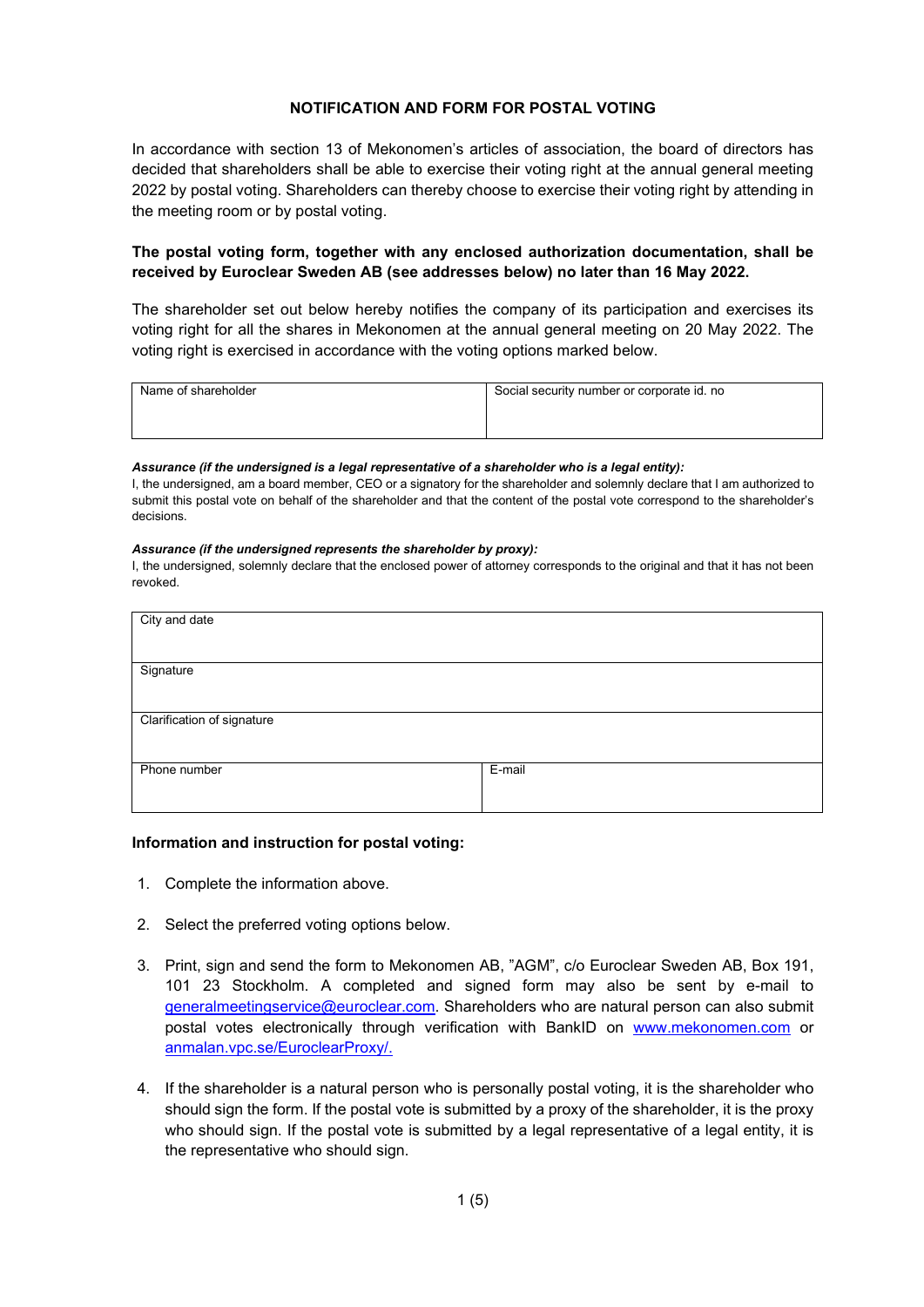5. A power of attorney shall be enclosed if the shareholder submits its postal vote by proxy. If the shareholder is a legal entity, a registration certificate or corresponding document for the legal entity shall be enclosed with the form.

Please note that a shareholder whose shares are registered in the name of a nominee must register its shares in its own name to vote. Instructions regarding this are included in the notice convening the meeting.

A shareholder cannot give any other instructions than selecting one of the options specified at each item in the form below. If a shareholder wishes to abstain from voting in relation to a matter, no option shall be selected for that matter. No specific instructions or conditions may be provided to the form, and no amendments or supplements may be provided to the pre-printed text. If so, the entire vote will be invalid.

The postal voting form, together with any enclosed authorization documentation, shall be received by Euroclear Sweden AB (see addresses above) no later than 16 May 2022. A postal vote can be withdrawn up to and including 16 May 2022 by contacting Euroclear Sweden AB via e-mail to [generalmeetingservice@euroclear.com](mailto:generalmeetingservice@euroclear.com) or by telephone +46 8 402 90 47 (Monday – Friday at  $09.00 - 16.00$ ).

One form per shareholder will be considered. If more than one form is submitted, the form with the latest date will be considered. The form latest received by the company will be considered if two forms are dated at the same date. An incomplete or incorrect completed form may be discarded without being considered.

If a shareholder has submitted a postal vote and thereafter attends the meeting room in person or by proxy, the postal vote will still be valid, provided that the shareholder does not participate in a voting during the meeting or otherwise withdraws its postal vote. If the shareholder chooses to participate in a voting during the meeting, the vote cast at the meeting room will replace the previously submitted postal vote with regards to the relevant decision(s).

Please note that the postal vote does not constitute a notification to attend the meeting room. Instructions for shareholders who wish to attend the meeting room in person or by proxy can be found in the notice convening the meeting.

For complete proposals regarding the items on the agenda, please see the notice convening the meeting and on [www.mekonomen.com.](http://www.mekonomen.com/)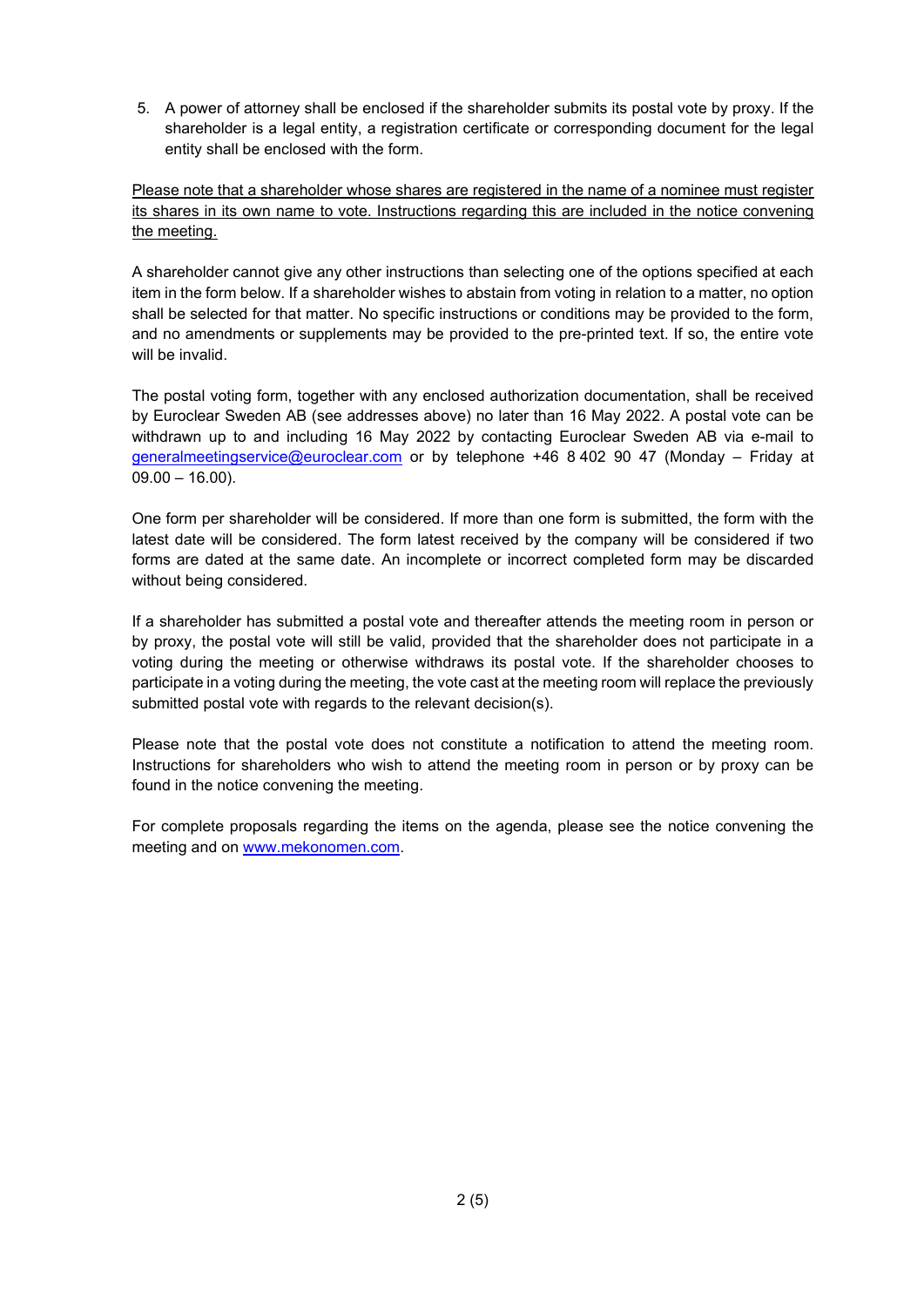# **Annual general meeting of Mekonomen Aktiebolag on 20 May 2022**

The voting options below refer to the proposals included in the notice convening the annual general meeting and are available on [www.mekonomen.com.](http://www.mekonomen.com/)

| 1.   | Election of a chairman of the meeting                       |                                                                                       |  |  |
|------|-------------------------------------------------------------|---------------------------------------------------------------------------------------|--|--|
|      | Yes<br>П                                                    | No                                                                                    |  |  |
|      |                                                             |                                                                                       |  |  |
| 2.   |                                                             | Preparation and approval of voting register                                           |  |  |
|      | Yes<br>$\Box$                                               | П<br>No                                                                               |  |  |
| 3.   | Approval of the agenda                                      |                                                                                       |  |  |
|      | Yes<br>П                                                    | П<br>No                                                                               |  |  |
| 4.   | Election of person to verify the minutes                    |                                                                                       |  |  |
|      | Yes<br>□                                                    | No<br>П                                                                               |  |  |
| 5.   | Determination of whether the meeting has been duly convened |                                                                                       |  |  |
|      | Yes<br>□                                                    | No<br>П                                                                               |  |  |
| 8.   |                                                             | Resolution on adoption of the income statement and balance sheet and the consolidated |  |  |
|      |                                                             | income statement and consolidated balance sheet                                       |  |  |
|      | Yes<br>□                                                    | No<br>ш                                                                               |  |  |
| 9.   |                                                             | Resolution on discharge of the directors and CEO from liability                       |  |  |
|      | 9.1. Eivor Andersson                                        |                                                                                       |  |  |
|      | Yes<br>П.                                                   | П<br><b>No</b>                                                                        |  |  |
|      |                                                             |                                                                                       |  |  |
|      | 9.2. Kenny Bräck                                            |                                                                                       |  |  |
|      | Yes<br>□                                                    | No<br>□                                                                               |  |  |
|      | 9.3. Robert M. Hanser                                       |                                                                                       |  |  |
|      | Yes<br>□                                                    | No<br>$\Box$                                                                          |  |  |
|      | 9.4. Joseph M. Holsten                                      |                                                                                       |  |  |
|      | Yes<br>□                                                    | No<br>ш                                                                               |  |  |
| 9.5. | Magnus Håkansson                                            |                                                                                       |  |  |
|      | $\Box$ Yes<br>$\overline{\phantom{a}}$                      | No                                                                                    |  |  |
|      | 9.6. Michael Løve                                           |                                                                                       |  |  |
|      | Yes<br>□                                                    | No<br>$\Box$                                                                          |  |  |
|      | 9.7. John S. Quinn                                          |                                                                                       |  |  |
|      | Yes<br>□                                                    | $\Box$                                                                                |  |  |
|      |                                                             | No                                                                                    |  |  |
|      | 9.8. Helena Skåntorp                                        |                                                                                       |  |  |
|      | Yes<br>□                                                    | No<br>⊔                                                                               |  |  |
|      | 9.9. Arja Taaveniku                                         |                                                                                       |  |  |
|      | Yes<br>□                                                    | No<br>$\Box$                                                                          |  |  |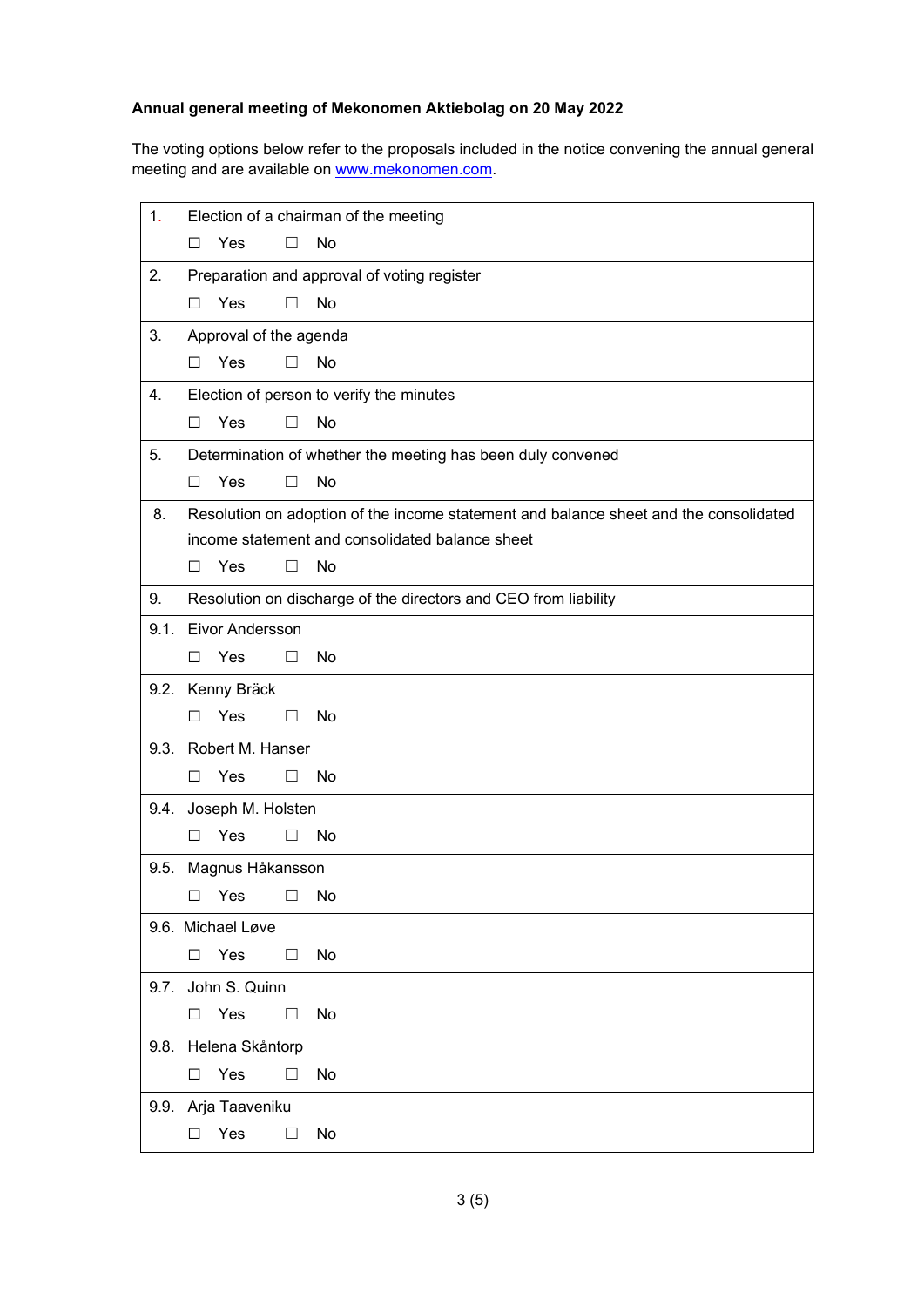|     |        | 9.10. Pehr Oscarsson (CEO) |         |                                                                                          |
|-----|--------|----------------------------|---------|------------------------------------------------------------------------------------------|
|     | П      | Yes                        |         | No                                                                                       |
| 10. |        |                            |         | Resolution concerning disposition of the company's result in accordance with the adopted |
|     |        |                            |         | balance sheet and record date for payment of the dividend                                |
|     | П      | <b>Yes</b>                 | $\perp$ | <b>No</b>                                                                                |
| 11. |        |                            |         | Determination of the number of directors and deputy directors                            |
|     | □      | Yes                        | П       | No                                                                                       |
| 12. |        |                            |         | Determination of fees to the board and the auditor                                       |
|     |        | 12.1. Fees to the board    |         |                                                                                          |
|     | П      | <b>Yes</b>                 | $\perp$ | No                                                                                       |
|     |        | 12.2. Fees to the auditor  |         |                                                                                          |
|     | □      | Yes                        |         | No                                                                                       |
| 13. |        |                            |         | Election of board members and chairman of the board                                      |
|     |        |                            |         | 13.1. (a) Eivor Andersson (re-election)                                                  |
|     | П      | Yes                        |         | No                                                                                       |
|     |        |                            |         | 13.1. (b) Kenny Bräck (re-election)                                                      |
|     | П      | Yes                        | $\perp$ | No                                                                                       |
|     |        |                            |         | 13.1. (c) Robert M. Hanser (re-election)                                                 |
|     | П      | Yes                        | $\perp$ | <b>No</b>                                                                                |
|     |        |                            |         | 13.1. (d) Joseph M. Holsten (re-election)                                                |
|     | $\Box$ | Yes                        | П       | No                                                                                       |
|     |        |                            |         | 13.1. (e) Magnus Håkansson (re-election)                                                 |
|     | П      | Yes                        |         | No                                                                                       |
|     |        |                            |         | 13.1. (f) Michael Løve (re-election)                                                     |
|     | ΙI     | Yes                        |         | No                                                                                       |
|     |        |                            |         | 13.1. (g) Helena Skåntorp (re-election)                                                  |
|     | □      | Yes                        | $\Box$  | No                                                                                       |
|     |        |                            |         | 13.2. Election of Robert M. Hanser as the chairman of the board                          |
|     | □      | Yes                        | $\perp$ | No                                                                                       |
| 14. |        | Election of auditor        |         |                                                                                          |
|     | □      | Yes                        | П       | No                                                                                       |
| 15. |        |                            |         | Approval of the remuneration report                                                      |
|     | $\Box$ | Yes                        | П       | No                                                                                       |
| 16. |        |                            |         | Resolution on a long-term share-based incentive program (LTIP 2022)                      |
|     | □      | Yes                        |         | No                                                                                       |